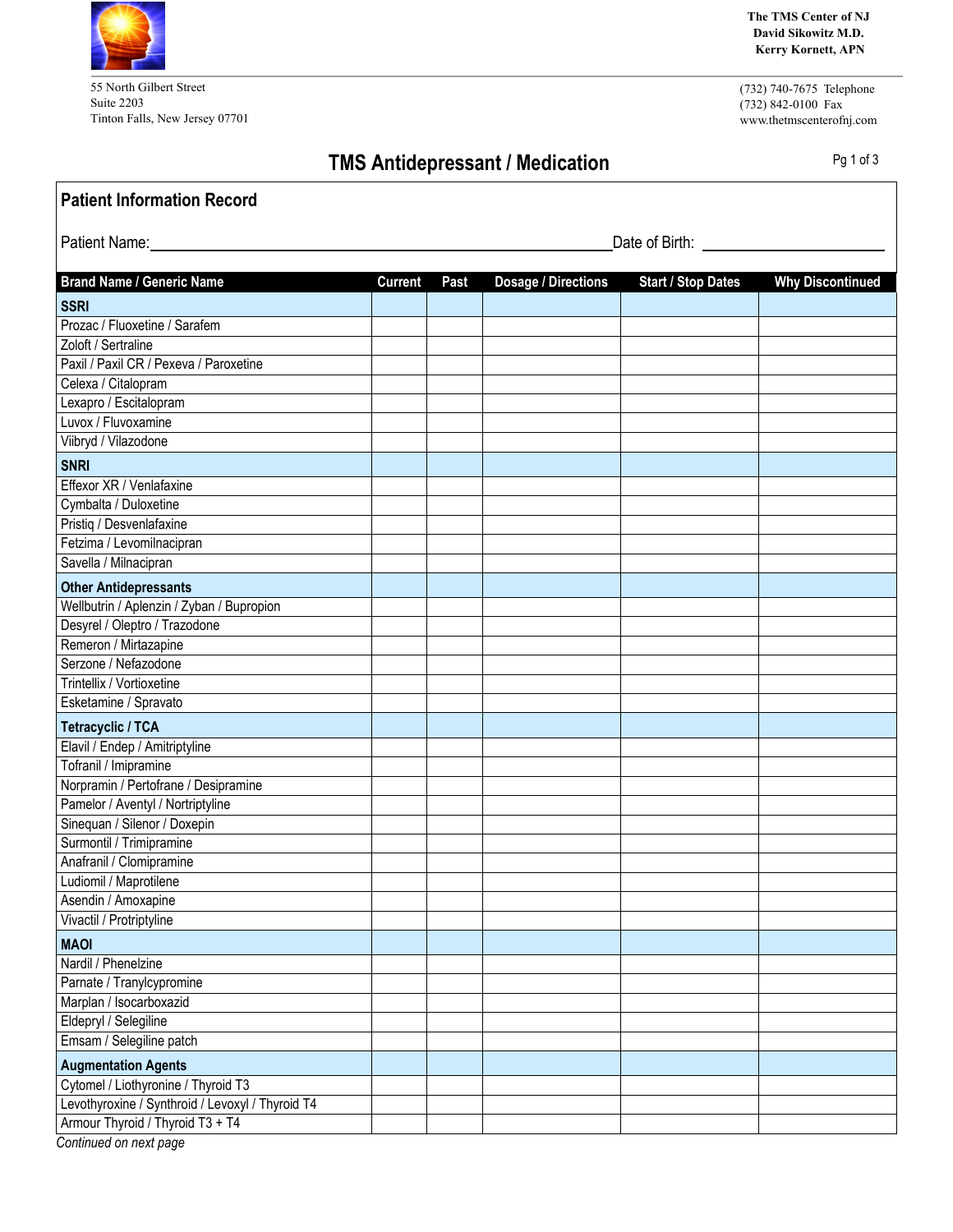

55 North Gilbert Street Suite 2203 Tinton Falls, New Jersey 07701 **The TMS Center of NJ David Sikowitz M.D. Kerry Kornett, APN**

(732) 740-7675 Telephone  $(732)$  842-0100 Fax www.thetmscenterofnj.com

## **TMS Antidepressant / Medication (Cont'd)** Pg 2 of 3

| Patient Name:                                   |                |      |               |                           |                         |
|-------------------------------------------------|----------------|------|---------------|---------------------------|-------------------------|
| <b>Brand Name / Generic Name</b>                | <b>Current</b> | Past | <b>Dosage</b> | <b>Start / Stop Dates</b> | <b>Why Discontinued</b> |
| <b>Atypical Antipsychotics</b>                  |                |      |               |                           |                         |
| Abilify / Aripirazole                           |                |      |               |                           |                         |
| Seroquel / Quetiapine                           |                |      |               |                           |                         |
| Risperdal / Risperidone                         |                |      |               |                           |                         |
| Saphris / Asenapine                             |                |      |               |                           |                         |
| Fanapt / lloperidone                            |                |      |               |                           |                         |
| Zyprexa / Symbyax / Olanzapine                  |                |      |               |                           |                         |
| Latuda / Lurasidone                             |                |      |               |                           |                         |
| Invega / Paliperidone                           |                |      |               |                           |                         |
| Clozaril / Clozapine                            |                |      |               |                           |                         |
| Rexulti / Brexpiprazole                         |                |      |               |                           |                         |
| Caplyta / Lumateperone                          |                |      |               |                           |                         |
| <b>Traditional Antipsychotics</b>               |                |      |               |                           |                         |
| Thorazine / Chlorpramazine                      |                |      |               |                           |                         |
| Mellaril / Thioridazine                         |                |      |               |                           |                         |
| Loxitane / Loxapine                             |                |      |               |                           |                         |
| Trilafon / Prephenazine                         |                |      |               |                           |                         |
| Moban / Molindone                               |                |      |               |                           |                         |
| Stelazine / Trifluoperazine                     |                |      |               |                           |                         |
| Navane / Thiothixine                            |                |      |               |                           |                         |
| Haldol / Haloperidol                            |                |      |               |                           |                         |
| Prolixin / Flupherazine                         |                |      |               |                           |                         |
| <b>Stimulants</b>                               |                |      |               |                           |                         |
| Provigil / Modafinil                            |                |      |               |                           |                         |
| Nuvigil / Armodafinil                           |                |      |               |                           |                         |
| Adderall / Amphetamine                          |                |      |               |                           |                         |
| Vyvanse / Lisdexamfetaine                       |                |      |               |                           |                         |
| Concerta / Ritalin / Metadate / Methylphenadate |                |      |               |                           |                         |
| Dexedrine / Dextroamphetamine                   |                |      |               |                           |                         |
| <b>Mood Stabilizers</b>                         |                |      |               |                           |                         |
| Lithobid / Eskalith / Lithium                   |                |      |               |                           |                         |
| Lamictal / Lamotrigine                          |                |      |               |                           |                         |
| Depakote / Valproate                            |                |      |               |                           |                         |
| Tegretol / Equetro / Carbamazepine              |                |      |               |                           |                         |
| Trileptal / Oxycarbamazepine                    |                |      |               |                           |                         |
| Lyrica / Pregabalin                             |                |      |               |                           |                         |
| Neurontin / Gabapentin                          |                |      |               |                           |                         |
| <b>Benzodiazepines</b>                          |                |      |               |                           |                         |
| Xanax / Alprazolam                              |                |      |               |                           |                         |
| Klonopin / Clonazepam                           |                |      |               |                           |                         |
| Ativan / Temesta / Lorazepam                    |                |      |               |                           |                         |
| Valium / Diazepam                               |                |      |               |                           |                         |
| Librium / Chlordiazepoxide                      |                |      |               |                           |                         |
| Serax / Oxazepam                                |                |      |               |                           |                         |
| Tranxene / Clorazepate                          |                |      |               |                           |                         |

*Continued on next page*